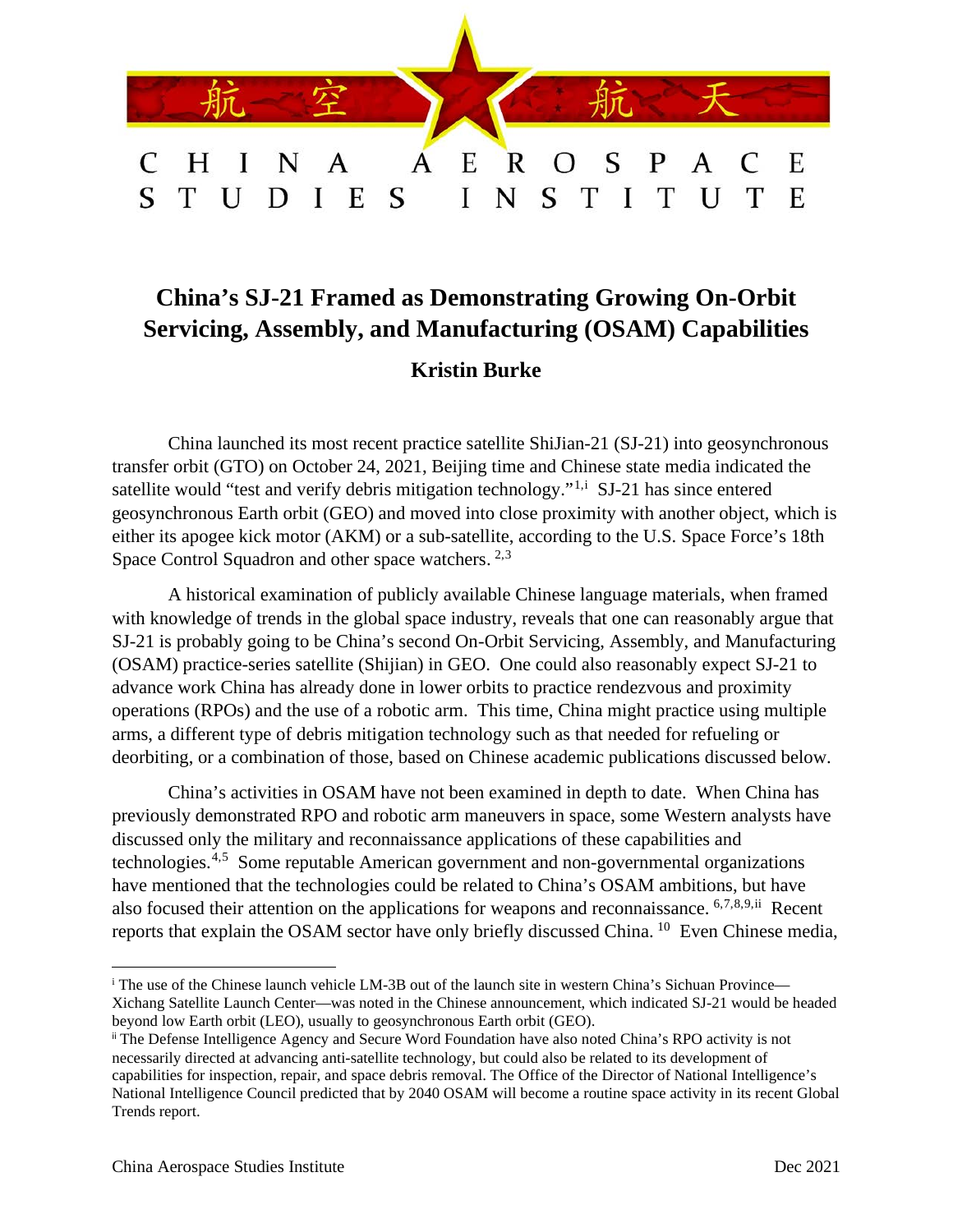academics, and bloggers agree with Western analysts that RPO capabilities and robotic arm technologies are dual-use; these capabilities and technologies could support national defense goals as well as strengthen economic competitiveness and global influence.<sup>[11,](#page-7-0)[12](#page-7-1),[13](#page-7-2)</sup> Here we attempt to fill the gap by focusing on China's stated interest in strengthening its on-orbit servicing sector. Our intention is to support space policymakers and operators in their threat calculations and deterrence strategies.

#### **No Current Differences in Definitions**

Chinese technologists and academics define OSAM similarly as described in Western reports, based on a review of Chinese language academic articles, state media, and a Chinese academic lecture on the topic.<sup>[14](#page-7-3),[15,](#page-7-4)[16,](#page-7-5)[17](#page-7-6),[iii](#page-1-0)</sup> Both communities also agree that the first technology step to learn OSAM methods is usually to demonstrate remote survey of a spacecraft, to include survey at very close distances, also known RPOs. China's potential future tests with SJ-21 to verify debris mitigation technology could fall under any of the OSAM categories, but Chinese and Western studies most frequently categorize debris mitigation as a type of "service" to either active, damaged or decommissioned satellites in any orbit.<sup>iv</sup> While there are only a handful of past examples, these services typically include one or a combination of relocation, repair, refueling and replacement services to either extend a satellite's ability to function in space or to ensure it is remo[v](#page-1-2)ed from orbit, thereby mitigating space debris.  $^{18,v}$  $^{18,v}$  $^{18,v}$ 

#### **When Might Have China Become Interested in OSAM?**

After Beijing initiated research and development for technologies to construct and operate the Chinese Space Station (CSS) in the early 90s, and had achieved several milestones by the early 2000s, several factors probably influenced the Chinese decision to further leverage the technology for other on-orbit services like debris mitigation, as early as 2006. [19](#page-7-8)[20](#page-7-9),[21,](#page-7-10)[22,](#page-7-11)[23](#page-7-12),[24,](#page-7-13)[25](#page-7-14) 

• **Growing International Problem**: After the explosion of the second stage of an Ariane 1 launch vehicle in 1986, NASA initiated international collaboration with the Europeans, Russians and Japanese to discuss the growing problem of rocket body explosions at what came to be called the Inter-Agency Space Debris Coordination Committee in 1993. China joined two years later in 1995.<sup>[26](#page-7-15)</sup>

<span id="page-1-0"></span>iii "Servicing" includes remote survey, repair, replacement, relocation or refueling of crewed and uncrewed spacecraft and the Chinese lecture agreed that remote survey is globally and in China the most advanced OSAM service, primarily because it is necessary for all follow-on OSAM activities. A popular example of "assembly" is the crewed and robotic assembly of the ISS and the future Chinese Space Station (CSS). Global space agencies' research on using lunar resources to make rocket propellent and water are popular examples of "manufacturing." iv For a detailed overview of the categories under OSAM see The Institute for Defense Analysis, Science and Technology Policy Institute's review.

<span id="page-1-2"></span><span id="page-1-1"></span><sup>v</sup> Satellite life extension missions could include a refueling mission to extend the time a satellite can carry out its mission or could include using a robotic arm to repair or replace a broken system while still on-orbit.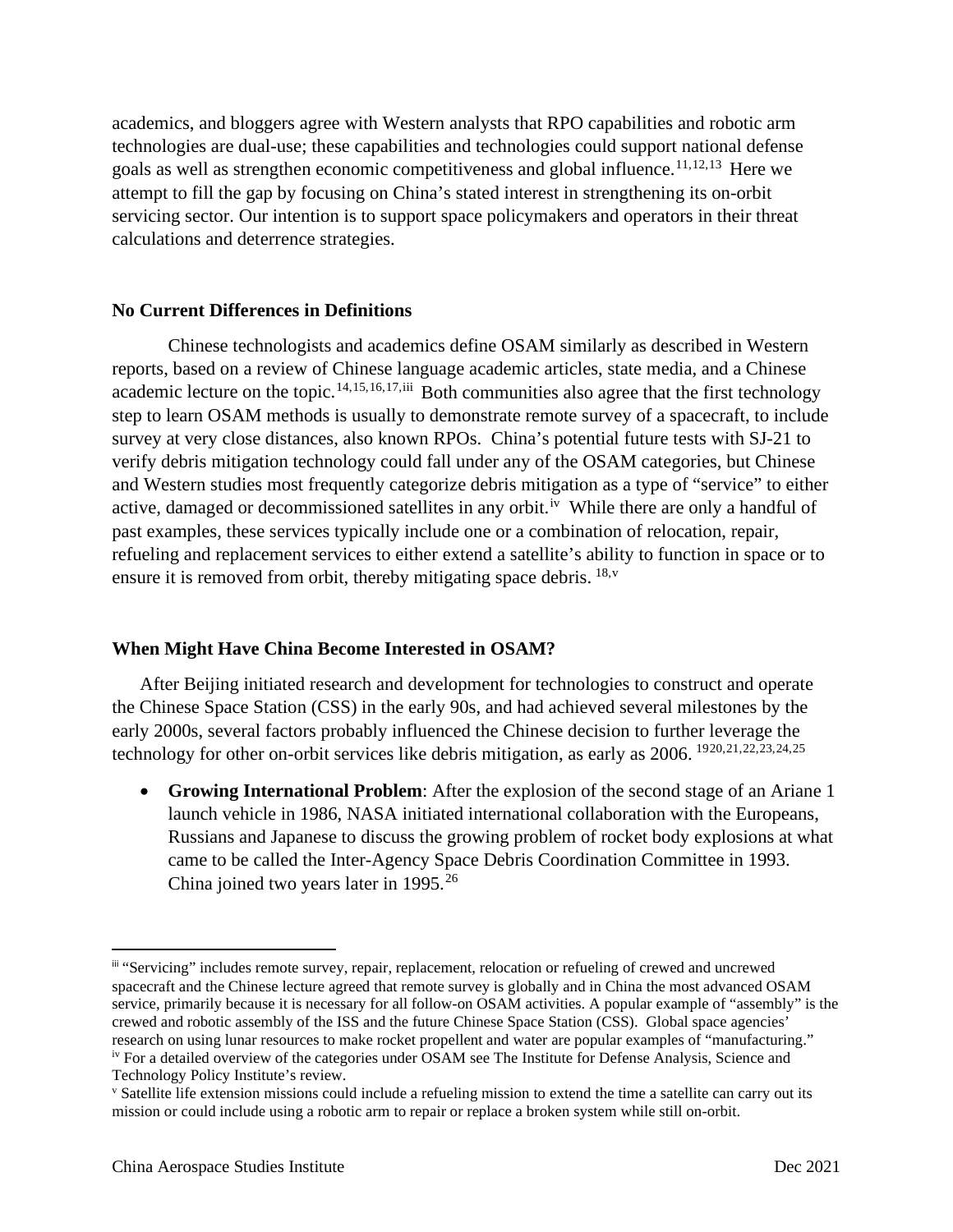- **Development of Global Norms and Standards**: The United Nations (UN) Committee on the Peaceful Uses of Outer Space (COPUOS) began in 1994 to prioritize the topic of space debris.<sup>[27](#page-8-0)</sup> China has been a member of COPUOS since 1980 and played a role in approving the elevation of space debris as a priority.[28](#page-8-1) China followed IADC and COPUOS recommendations in 2000 by deorbiting a GEO meteorology satellite (FengYun-2A) and later published its domestic debris mitigation guidelines in 2005. [29,](#page-8-2)[30](#page-8-3),[vi](#page-2-0)
- **PRC Domestic Need for Satellite On-Orbit Servicing**: In 2006, China launched a communications satellite to GEO, SinoSat-2, which failed to open its solar panels, rendering it inoperable. Chinese academics have used this example to explain the usefulness of OSAM in a Chinese context, indicating an on-orbit robotic arm could have been used to open the panel.<sup>31</sup> Chinese academics since 2010 have published articles discussing the economic demand drivers for GEO debris removal.<sup>[32,](#page-8-5)[33](#page-8-6)</sup>
- **Global Industry and Military Space Technology Developments**: Chinese publications indicate that Chinese space academics and technologists have closely tracked international developments aimed at strengthening commercial services in outer space, particularly to government customers. Many Chinese writings discuss Japan's low Earth orbit (LEO) robotic arm demonstration in 1997, the Air Force Research Lab's XSS-10 and XSS-11 (2003 and 2005, respectively) RPO tests and DARPA's 2007 Orbital Express demonstration to name a few. [34](#page-8-7),[35,](#page-8-8)[36](#page-8-9),[37](#page-8-10),[38,](#page-8-11)[39](#page-8-12)

## **China's First Non-CSS On-Orbit OSAM Tests in LEO**

According to international and U.S. space observers, China conducted its first non-CSS RPO in 2010 from sun synchronous orbit with SJ-12 (launched in 2010) and SJ-06F (launched in 2008).<sup>[40,](#page-8-13)vii</sup> The satellites approached to within less than 300 meters, and a change in SJ-06F's orbital trajectory indicated that the satellites bumped similar to a U.S. on-orbit test in 2005, both of which did not generate debris. [41](#page-8-14) In 2008, a representative of the Chinese Academy of Engineering announced that China would strive to launch its first satellite with a robotic arm by 2011 to test track, grasp, and release technology.  $42$  The representative mentioned the success of the 2008 crewed Shenzhou-7 mission as a stepping stone to the robotic arm test, but not the RPO test between the BX-1 satellite and the crewed capsule.<sup>[43](#page-8-16)</sup>

The track, grasp, and release robotic arm test seems to have been conducted in 2013 when China launched three satellites into roughly similar orbits: Shiyan-7 (SY-7), Chuangxin-3 and SJ-15. Chinese media announced that the mission was to "test space maintenance technologies such as space debris tracking and robotic arm operations."[44](#page-8-17) According to China's

<span id="page-2-0"></span>vi China did not follow IADC and COPUOS guidelines in 2007 when it conducted its first kinetic anti-satellite (ASAT) weapon test in low Earth orbit (LEO). The information we reviewed did not indicate a connection between the development of OSAM capabilities and China's ASAT test, however a more tailored, in-depth look would be needed to rule it out.

<span id="page-2-1"></span>vii China would probably argue it conducted its first RPO between the BX-1 satellite and the Shenzhou-7 spacecraft. (See: [http://www.china.org.cn/china/shenzhouVII\\_spacewalk/2008-10/06/content\\_16568297.htm\)](http://www.china.org.cn/china/shenzhouVII_spacewalk/2008-10/06/content_16568297.htm)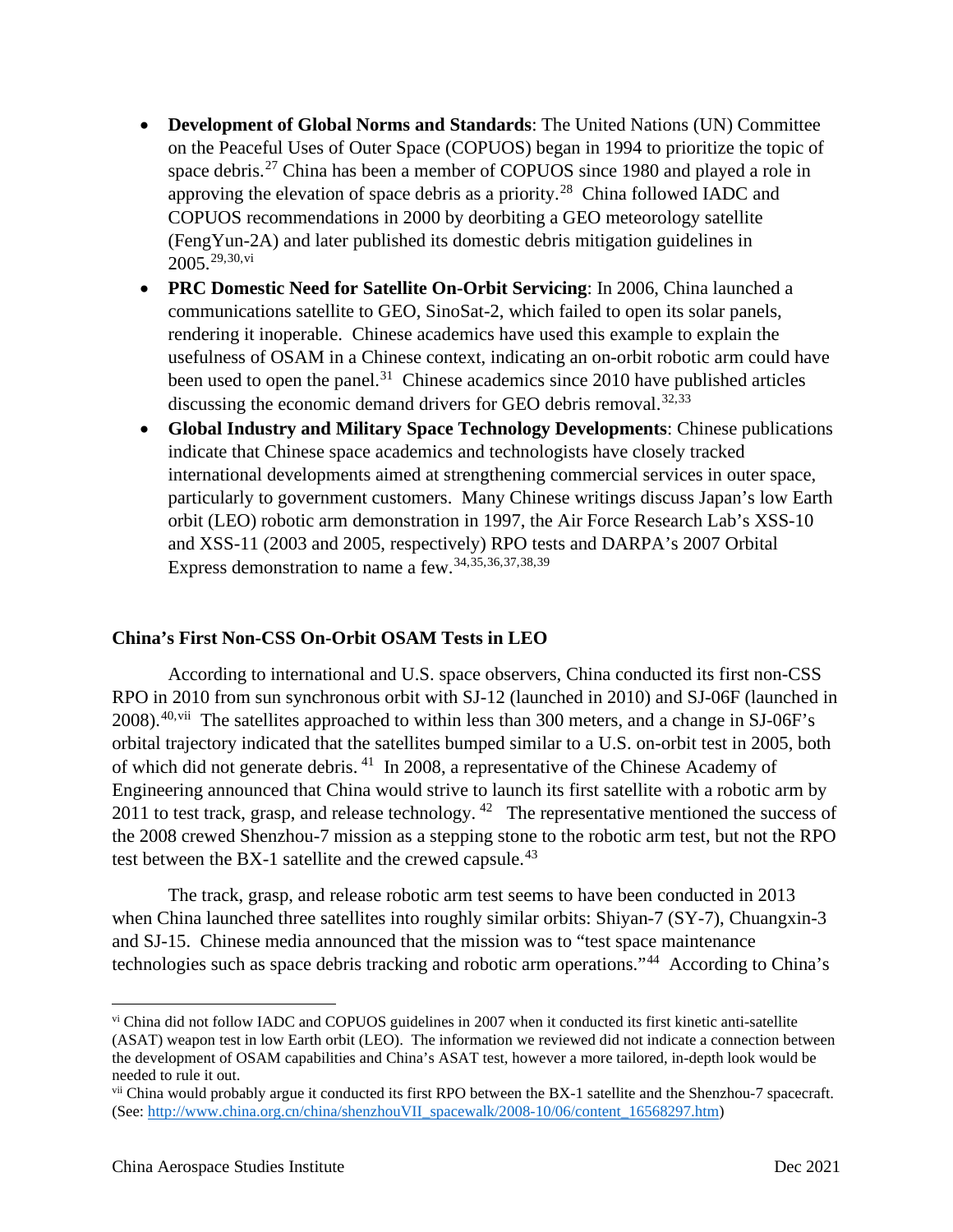announcement and international space observers, SY-7 launched with the robotic arm and the other satellites were probably used to observe and transmit test data to ground operators.<sup>[45](#page-8-18)</sup> A Chinese professor at the Beihang University in 2017 described SY-7 and the Tiangong space stations as examples of China's on-orbit servicing tests. She listed other countries' tests as well, to include the US maintenance of the Hubble Space Telescope and AFRL's XSS-10 and 11.[46](#page-8-19)

These probable successes and China's awareness of global trends may have incentivized Beijing to significantly broadened its science and technology (S&T) support for OSAM beyond specific technologies to support the CSS in 2016. In China's 13<sup>th</sup> Five-Year Plan (FYP) for Science and Technology Innovation (2016-2020), the FYP of the Ministry of Science and Technology, Beijing set a goal to achieve breakthroughs in technologies like on-orbit servicing and "transport" by  $2030<sup>47</sup>$  $2030<sup>47</sup>$  $2030<sup>47</sup>$  China also listed this intent in its  $2016$  Space Activities White Paper.<sup>[48](#page-8-21)</sup>

The expanded support seems to have enabled other researchers to test different OSAM methods in orbit. Chinese academics launched their first robotic arm in LEO in June 2016 called the Aolong-1, which may have also tested another OSAM technology: a space tether, according to a Chinese blogger describing a university's restricted website.<sup>49</sup> In 2019, a Chinese State Owned Enterprise under the Chinese Aerospace Science and Technology Corporation (CASC) called the Shanghai Academy of Spaceflight Technology (SAST) launched a solar sail to test electromagnetic methods for expediting satellite deorbiting.<sup>[50](#page-8-23),[51,](#page-8-24)[52](#page-8-25)</sup> Chinese companies have also tested in-space 3D printing and other grappling methods, according to Chinese and Western media.[53](#page-8-26),[54](#page-8-27)

#### **China's Potential First GEO OSAM Tests**

Another possible outcome of China's expanded support for OSAM was the first tests of RPOs in higher orbits. In November 2016, China launched SJ-17 which over several years inspected, and may have conducted other service tests, on several Chinese satellites. Some Chinese researchers and media outlets have framed SJ-17's activities as related to debris mitigation. <sup>[55](#page-8-28),[56](#page-8-29)</sup> A review of the satellites with which SJ-17 conducted RPOs also seems to support a debris mitigation mission.

SJ-17 conducted RPOs with a Chinese satellite about to reach end-of-life: ChinaSat-5A in 2016 (launched in 1998, manufactured by Lockheed Martin, and moved to graveyard orbit two years later in 2018) and three Chinese satellites probably experiencing anomalies: ChinaSat-1C in 2018 (launched in 2015 and had been drifting at the time of RPO), a dedicated military satellite ChinaSat-20 also in 2018 (launched in 2003 and had been experiencing anomalies at time of RPO), and ChinaSat-6B in 2020 (launched in 2007 and had experienced a power outage in 2009, but is expected to operate until at least 2022, manufactured by Thales Alenia). [57](#page-8-30),[58,](#page-8-31)[59](#page-8-32)

The public information available on China's GEO RPO activities does not indicate SJ-17 has a robotic arm. Chinese and global S&T developments of OSAM technologies in LEO however indicate testing a robotic arm in GEO would be the logical next step. Chinese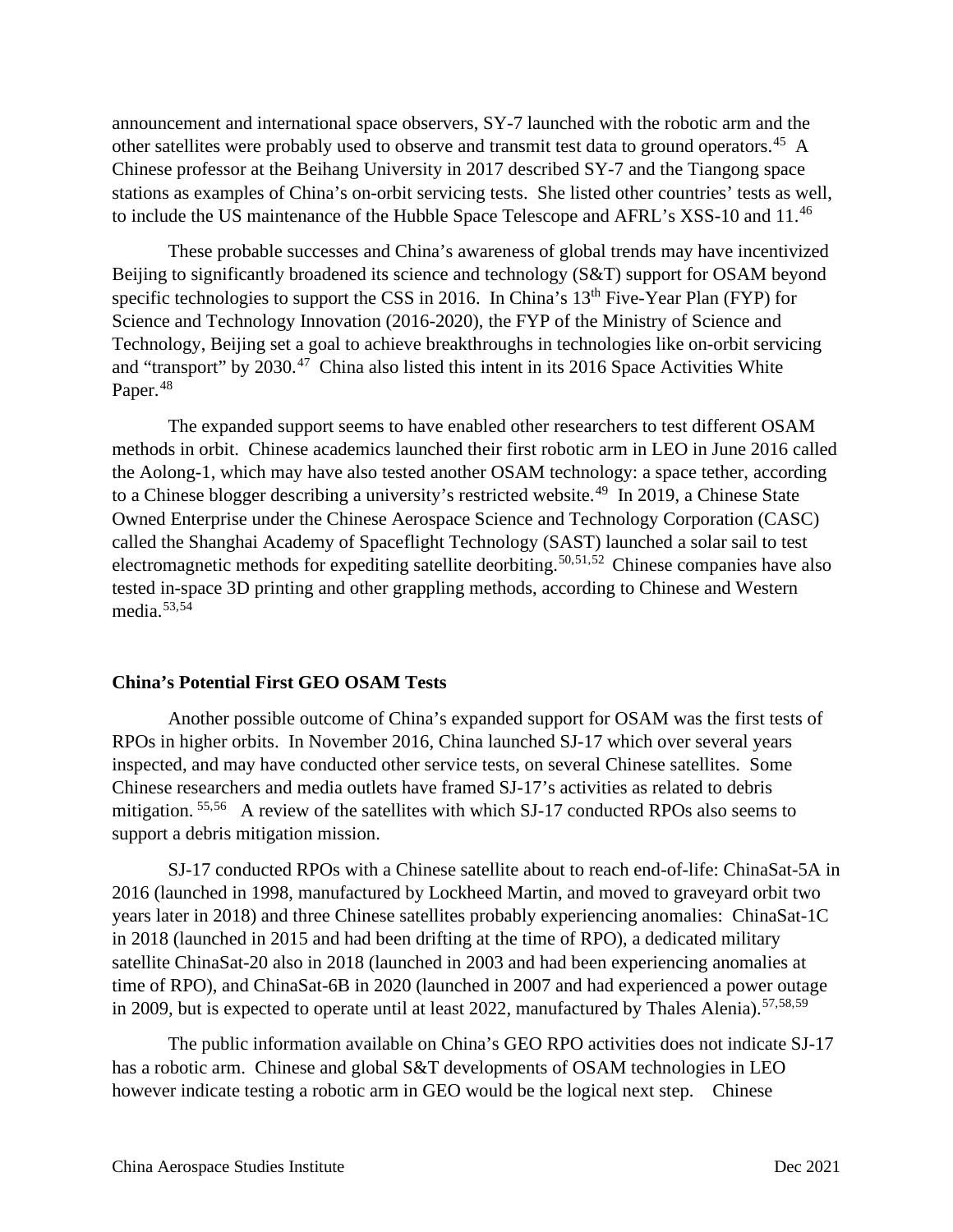academics have since 2004 published several feasibility studies looking at enabling the use of multiple arms on a satellite, even in GEO. $^{60,61,62,63,64}$  $^{60,61,62,63,64}$  $^{60,61,62,63,64}$  $^{60,61,62,63,64}$  $^{60,61,62,63,64}$  $^{60,61,62,63,64}$  $^{60,61,62,63,64}$  $^{60,61,62,63,64}$  $^{60,61,62,63,64}$  A multi-arm debris mitigation test would seem likely considering NASA and ESA both have plans to have 3 or 4 robotic arms on upcoming OSAM missions and one of China's proposed tests requires a minimum of 3 robotic arms in GEO. [65](#page-8-10),[66,](#page-8-37)[67](#page-8-38)

### **Could SJ-21 Test On-Orbit Refueling and Debris Removal?**

On November 1, the U.S. Space Force's 18th Space Control Squadron cataloged a new object alongside SJ-21, potentially its AKM but also potentially a sub-satellite released after arriving in GEO, according to U.S. media and space watchers.<sup>[68,](#page-8-39)[69](#page-8-40)</sup> An avid space watcher in an email explanation to another U.S. media outlet noted that SJ-21 and its possible AKM were staying 60 km apart just above GEO, and as of November 15 this space watcher noted the two had moved to within 5 km of each other.<sup>[70,](#page-8-41)[71](#page-8-42)</sup> If the object is SJ-21's AKM, industry experts have discussed them as useful companions for OSAM refueling missions.<sup>[72,](#page-8-43)[73](#page-8-44)</sup> The 2019 Northrup Grumman Mission Extension Vehicle-1 also connected with its target satellite to add extra power in the orbit above GEO where satellites are moved at the end of their mission, called the graveyard orbit.[74](#page-8-45)

Chinese academics have written several articles examining how to conduct on-orbit refueling, most likely to support research for the CSS in LEO. However, some have focused on GEO refueling operations.<sup>75</sup> Another reason to consider a refueling test with SJ-21 in GEO is that the SAST, which designed SJ-21 (as well as SJ-12 and the solar sail test), displayed a space refueling vehicle at the recent Zhuhai Air Show. [76,](#page-8-47)[77](#page-8-48) SAST in 2019 also won a national S&T award for the guidance, navigation and control system for an active space debris removal system, which could also be useful for a refueling mission.<sup>[78,](#page-8-49)[viii](#page-4-0)</sup>

There are some indications that different debris mitigation technology might be tested instead. A Chinese blogger with a good understanding of the space industry and the OSAM field has speculated that SJ-21would probably not need to verify a robotic arm based on earlier LEO technology verification. The blogger instead hypothesized that different OSAM technologies under research in China and globally are likely in need of verification, such as a debris capture net or debris lasing technology.<sup>79</sup> Both technologies have been researched in China and elsewhere, according to academic publications.<sup>[80](#page-8-51)</sup>, <sup>81</sup> In particular, space-based lasers to incinerate debris smaller than 10cm or bump the debris trajectory to expedite deorbiting is an area of active research outside of the United States, to include in Europe.<sup>[82,](#page-8-53)[83](#page-8-54)</sup> However, a laser would not be useful for an AKM, but may be more practical for a space net test. A 2017 article

<span id="page-4-0"></span>viii Some U.S. media commentators have speculated that SJ-21 and its AKM could test the potential spoofing measures that some believe a different GEO satellite series used with its U.S. catalogued AKM in 2018. However, that satellite, called Tongxing Jishu Shiyan 3, has not been described in Chinese or English as having a space debris mitigation mission. (see[: https://spacenews.com/an-object-is-now-orbiting-alongside-chinas-shijian-21-debris](https://spacenews.com/an-object-is-now-orbiting-alongside-chinas-shijian-21-debris-mitigation-satellite/)[mitigation-satellite/\)](https://spacenews.com/an-object-is-now-orbiting-alongside-chinas-shijian-21-debris-mitigation-satellite/)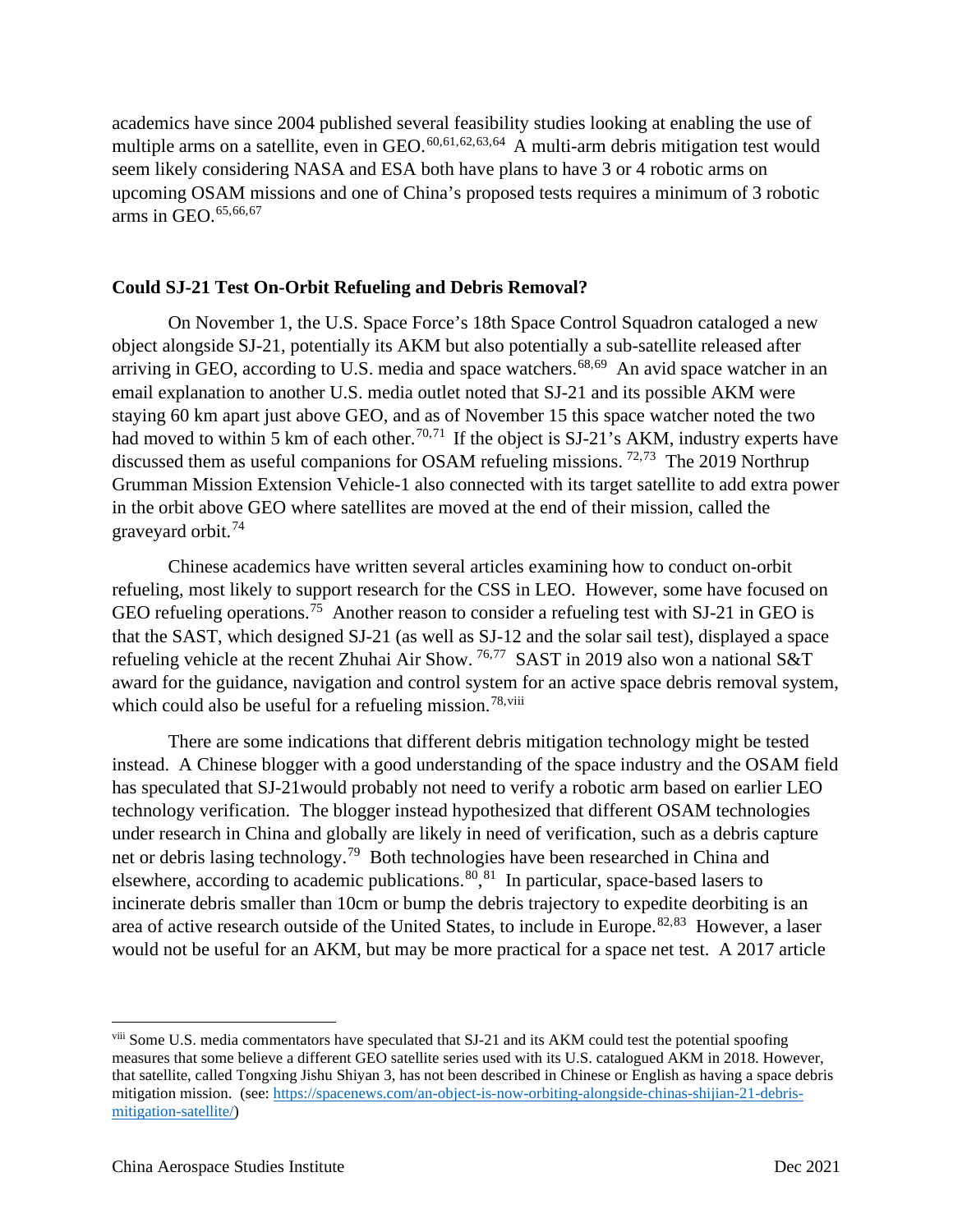proposed using 3 robotic arms in GEO for testing debris capture and 3D printing, which if used to print a tool to repair a satellite, might be a debris mitigation test.<sup>[84](#page-8-55)</sup>

#### **Summary**

An investigation into China's stated OSAM goals and activities helps contextualize SJ-21 as a satellite to further test on-orbit debris mitigation technologies. On-orbit services to mitigate debris come in many forms, such as through refueling or relocation, and could eventually support a range of customers, including Chinese military, government and emerging commercial players, which would be consistent with OSAM activities globally. Related on-orbit behavior can be reasonably argued as not only demonstrating a dual-use technology to potentially enable weapons or reconnaissance capabilities, but also revealing a potential future economic and global influence competition in the emerging OSAM sector. Using a wider lens with which to view Chinese on-orbit activities is intended to support space policymakers and operators in their deterrence planning and risk calculations.

Opinions, conclusions, and recommendations expressed or implied within are solely those of the author(s) and do not necessarily represent the views of the Air University, the Department of the Air Force, the Department of Defense, or any other U.S. government agency. Cleared for public release: distribution unlimited.

#### ENDNOTES

[public/publication/210331\\_Harrison\\_SpaceThreatAssessment2021.pdf?gVYhCn79enGCOZtcQnA6MLkeKlcwqqks](https://csis-website-prod.s3.amazonaws.com/s3fs-public/publication/210331_Harrison_SpaceThreatAssessment2021.pdf?gVYhCn79enGCOZtcQnA6MLkeKlcwqqks) and [https://csis-website-prod.s3.amazonaws.com/s3fs-](https://csis-website-prod.s3.amazonaws.com/s3fs-public/publication/200330_SpaceThreatAssessment20_WEB_FINAL1.pdf?6sNra8FsZ1LbdVj3xY867tUVu0RNHw9V)

[public/publication/200330\\_SpaceThreatAssessment20\\_WEB\\_FINAL1.pdf?6sNra8FsZ1LbdVj3xY867tUVu0RNHw](https://csis-website-prod.s3.amazonaws.com/s3fs-public/publication/200330_SpaceThreatAssessment20_WEB_FINAL1.pdf?6sNra8FsZ1LbdVj3xY867tUVu0RNHw9V) [9V](https://csis-website-prod.s3.amazonaws.com/s3fs-public/publication/200330_SpaceThreatAssessment20_WEB_FINAL1.pdf?6sNra8FsZ1LbdVj3xY867tUVu0RNHw9V)

<https://media.defense.gov/2019/Feb/11/2002088710/-1/-1/1/SPACE-SECURITY-CHALLENGES.PDF>

<sup>&</sup>lt;sup>1</sup> PRC, "我国成功发射实践二十一号卫星," 10/24/2021, [http://www.gov.cn/xinwen/2021-](http://www.gov.cn/xinwen/2021-10/24/content_5644562.htm)

[<sup>10/24/</sup>content\\_5644562.htm](http://www.gov.cn/xinwen/2021-10/24/content_5644562.htm)

<sup>&</sup>lt;sup>2</sup> Spacenews, "An object is now orbiting alongside China's Shijian-21 debris mitigation satellite," 11/2021, <https://spacenews.com/an-object-is-now-orbiting-alongside-chinas-shijian-21-debris-mitigation-satellite/>

<sup>3</sup> Jonathan McDowell, "Jonathan's Space Report," 11/28/2021, https://www.planet4589.org/space/jsr/jsr.html <sup>4</sup> Center for Strategic and International Studies, "Space Threat Assessment," (2021 and 2020), [https://csis-website](https://csis-website-prod.s3.amazonaws.com/s3fs-public/publication/210331_Harrison_SpaceThreatAssessment2021.pdf?gVYhCn79enGCOZtcQnA6MLkeKlcwqqks)[prod.s3.amazonaws.com/s3fs-](https://csis-website-prod.s3.amazonaws.com/s3fs-public/publication/210331_Harrison_SpaceThreatAssessment2021.pdf?gVYhCn79enGCOZtcQnA6MLkeKlcwqqks)

<sup>&</sup>lt;sup>5</sup> David Chen, "Testimony Before the US-China Security and Economic Review Commission, Hearing on China's Advanced Weapons," 02/2017, [https://www.uscc.gov/sites/default/files/Chen\\_Testimony.pdf](https://www.uscc.gov/sites/default/files/Chen_Testimony.pdf)

<sup>6</sup> South China Morning Post, "Is China Militarising Space? Experts Say New Junk Collector Could Be Used As Anti -Satellite Weapon," 06/2016, [https://www.scmp.com/news/china/diplomacy-defence/article/1982526/china](https://www.scmp.com/news/china/diplomacy-defence/article/1982526/china-militarising-space-experts-say-new-junk-collector)[militarising-space-experts-say-new-junk-collector](https://www.scmp.com/news/china/diplomacy-defence/article/1982526/china-militarising-space-experts-say-new-junk-collector)

<sup>&</sup>lt;sup>7</sup> Office of the Director of National Intelligence, National Intelligence Council, "Global Trends A More Contested World," 3/2021,<https://www.dni.gov/index.php/gt2040-home>

<sup>8</sup> Defense Intelligence Agency, "Challenges to Security in Space," 1/2019,

<sup>9</sup> Secure World Foundation, "Global Counterspace Capabilities: An Open Source Assessment," 04/2021, [https://swfound.org/media/207162/swf\\_global\\_counterspace\\_capabilities\\_2021.pdf](https://swfound.org/media/207162/swf_global_counterspace_capabilities_2021.pdf)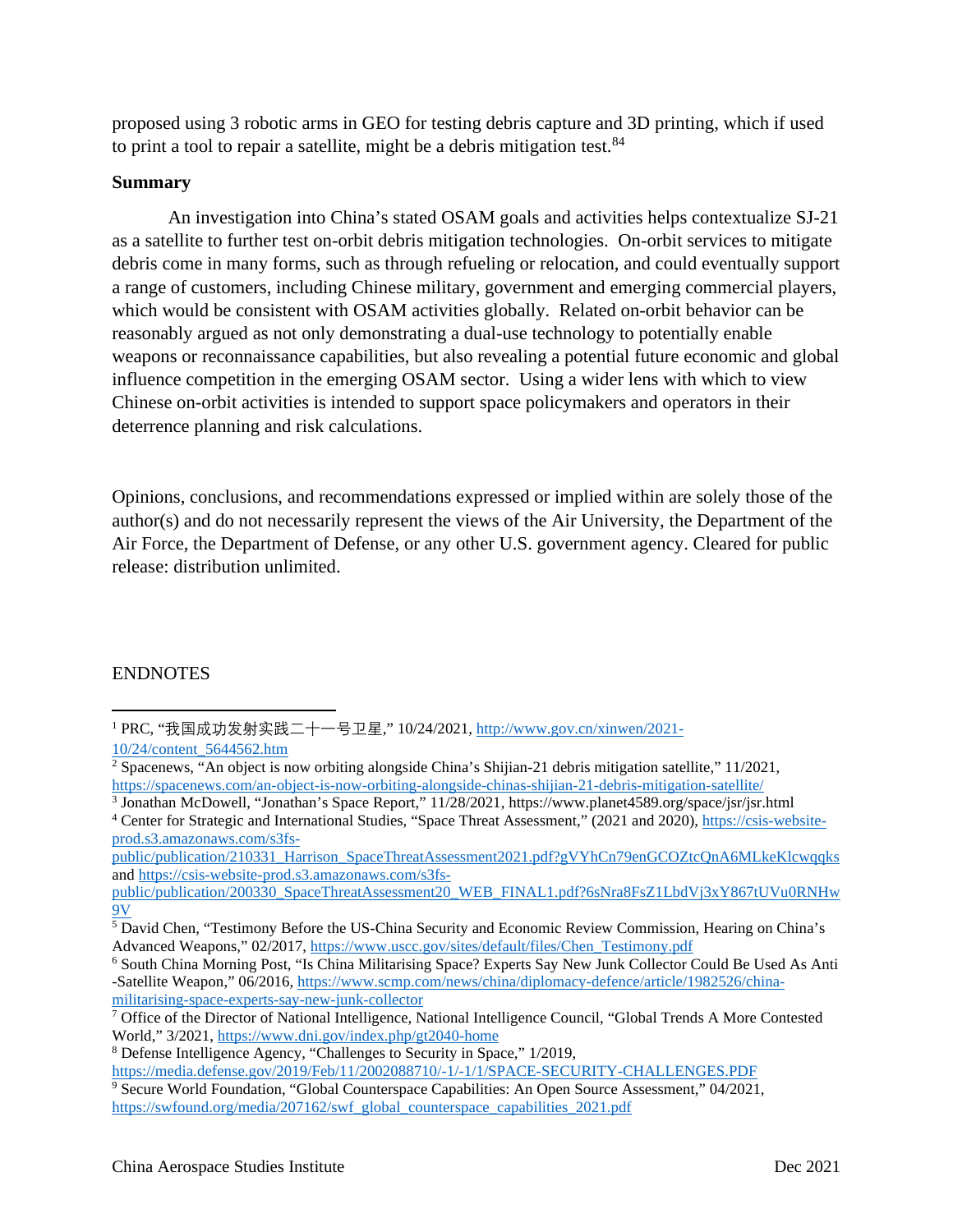<span id="page-6-9"></span><sup>10</sup> Institute for Defense Analysis, Science and Technology Policy Institute, "Global Trends in On Orbit Servicing, Assembly, and Manufacturing (OSAM)," 3/2020[, https://www.ida.org/research-and-](https://www.ida.org/research-and-publications/publications/all/g/gl/global-trends-in-on-orbit-servicing-assembly-and-manufacturing-osam)

[publications/publications/all/g/gl/global-trends-in-on-orbit-servicing-assembly-and-manufacturing-osam](https://www.ida.org/research-and-publications/publications/all/g/gl/global-trends-in-on-orbit-servicing-assembly-and-manufacturing-osam) <sup>11</sup> Kevin Pollpeter, "China's Space Robotic Arm Programs," 10/2013,

[https://escholarship.org/content/qt2js0c5r8/qt2js0c5r8\\_noSplash\\_308ba05cdedfb90ab23d648da59e3bb6.pdf](https://escholarship.org/content/qt2js0c5r8/qt2js0c5r8_noSplash_308ba05cdedfb90ab23d648da59e3bb6.pdf) <sup>12</sup> "空间在轨服务技术发展综述," 宇航学报 2007 年 04 期, [https://xs.qianluntianxia.com/article/CJFD-](https://xs.qianluntianxia.com/article/CJFD-YHXB200704005.html)

[YHXB200704005.html](https://xs.qianluntianxia.com/article/CJFD-YHXB200704005.html)

 $13$  NetEase, "太空碎片减缓?深不可测的未来高技术!," 10/2021,

<https://www.163.com/dy/article/GNJJQO8U053516SG.html>

<sup>14</sup> China Daily, "China's space refueling vehicle makes debut at Airshow China 2021," 10/2021, <https://global.chinadaily.com.cn/a/202110/02/WS61582a11a310cdd39bc6ce8e.html>

<sup>15</sup> "国外在轨服务系统最新发展(上)," 国际太空 2017 年 10 期, [https://xs.qianluntianxia.com/article/CJFD-](https://xs.qianluntianxia.com/article/CJFD-GJTK201710006.html)[GJTK201710006.html](https://xs.qianluntianxia.com/article/CJFD-GJTK201710006.html)

<sup>16</sup> "国外在轨服务系统最新发展(下)," 国际太空 2017 年 11 期, https://xs.qianluntianxia.com/article/CJFD-GJTK201711014.html

<sup>17</sup> Beihang University, "Dr. Zhu《在轨服务的发展趋势》主题报告顺利举办," 07/2017,

<http://www.sa.buaa.edu.cn/info/1082/2687.htm>

<sup>18</sup> Institute for Defense Analysis, Science and Technology Policy Institute, "Global Trends in On Orbit Servicing, Assembly, and Manufacturing (OSAM)," 3/2020[, https://www.ida.org/research-and-](https://www.ida.org/research-and-publications/publications/all/g/gl/global-trends-in-on-orbit-servicing-assembly-and-manufacturing-osam)

[publications/publications/all/g/gl/global-trends-in-on-orbit-servicing-assembly-and-manufacturing-osam](https://www.ida.org/research-and-publications/publications/all/g/gl/global-trends-in-on-orbit-servicing-assembly-and-manufacturing-osam)

<sup>19</sup> "日本将发射载人服务平台," 10/1991[, https://xs.qianluntianxia.com/article/CJFD-GJTK199110014.html](https://xs.qianluntianxia.com/article/CJFD-GJTK199110014.html)

<sup>20</sup> "三分支机器人运动学建模与运动力学特性分析," 4/2005,

<https://max.book118.com/html/2013/1122/5011674.shtm>

<sup>21</sup> "受约束在轨服务航天器近距离交会制导算法, 系统工程与电子技术," 2006 年 10 期,

<https://xs.qianluntianxia.com/article/CJFD-XTYD200610033.html>

22 "主动式空间碎片清理研究, 装备指挥技术学院学报," 2010 年 06 期,

<https://xs.qianluntianxia.com/article/CJFD-XYZH201006021.html>

<sup>23</sup> Technologies Chinese has identified as needed to complete the construction of the Chinese Space Station (CSS) in LEO by 2023 include: guidance, navigation and control systems and sensors for docking and birthing with robotic and crewed spacecraft, robotic arms to construct and service the CSS, as well as nozzles and valves for refueling have all been studied, tested and demonstrated on-orbit.

<span id="page-6-0"></span><sup>24</sup> Xinhua, "BX-1 begins orbiting Shenzhou-VII spaceship," 10/2008,

http://www.china.org.cn/china/shenzhouVII\_spacewalk/2008-10/06/content\_16568297.htm

<span id="page-6-1"></span><sup>25</sup> Ifeng, "中国空间机器人预计 2011 年发射 上天可"猎星"," 10/2008,

[https://news.ifeng.com/mil/2/200810/1014\\_340\\_829266.shtml](https://news.ifeng.com/mil/2/200810/1014_340_829266.shtml)

<span id="page-6-2"></span><sup>26</sup> Origin of the Inter-Agency Space Debris Coordination Committee, 2015,

<span id="page-6-3"></span><https://ntrs.nasa.gov/api/citations/20150003818/downloads/20150003818.pdf>

 $^{27}$  Space Debris Mitigation Guidelines of the Committee on the Peaceful Uses of Outer Space, 2010, [https://www.unoosa.org/pdf/publications/st\\_space\\_49E.pdf](https://www.unoosa.org/pdf/publications/st_space_49E.pdf)

<sup>28</sup> China's Space Activities White Paper, 11/2000,<http://www.china.org.cn/english/2000/Nov/4288.htm>

<sup>29</sup> FengYun-2 eoPortal Directory,<https://directory.eoportal.org/web/eoportal/satellite-missions/content/-/article/fy-2>

<span id="page-6-4"></span><sup>30</sup> Zizheng Gong, "China Practices on Satellites Post Mission Disposals Toward Space Long Term Sustainability, presentation the 53rd Session of the Committee on the Peaceful Uses of Outer Space Scientific and Technical Subcommittee, Feb. 15-26, 2016, https://www.unoosa.org/documents/pdf/copuos/stsc/2016/tech-21E.pdf

<span id="page-6-5"></span><sup>31</sup> Harbin Institute of Technology, "自由漂浮空间机器人路径规划研究进展," 11/2009, <http://ss.xs963.com/qikan/a76fddb8495bed3470e5a609c86e9fa4.html>

32 "GEO 碎片探测与清除系统," 2010[, https://xs.qianluntianxia.com/article/CPFD-DIDD201012002009.html](https://xs.qianluntianxia.com/article/CPFD-DIDD201012002009.html)

<span id="page-6-6"></span><sup>33</sup> ""女娲"计划:面向地球静止轨道的在轨服务系统," 4/2017, [https://xs.qianluntianxia.com/article/CJFD-](https://xs.qianluntianxia.com/article/CJFD-XYZH201702009.html)[XYZH201702009.html](https://xs.qianluntianxia.com/article/CJFD-XYZH201702009.html)

<span id="page-6-7"></span>34 "空间在轨服务技术及发展现状与趋势," 3/2016[, https://xs.qianluntianxia.com/article/CJFD-](https://xs.qianluntianxia.com/article/CJFD-WXWL201603013.html)[WXWL201603013.html](https://xs.qianluntianxia.com/article/CJFD-WXWL201603013.html)

<span id="page-6-8"></span><sup>35</sup> "国外在轨服务系统最新发展(上)," 国际太空 2017 年 10 期, [https://xs.qianluntianxia.com/article/CJFD-](https://xs.qianluntianxia.com/article/CJFD-GJTK201710006.html)[GJTK201710006.html](https://xs.qianluntianxia.com/article/CJFD-GJTK201710006.html)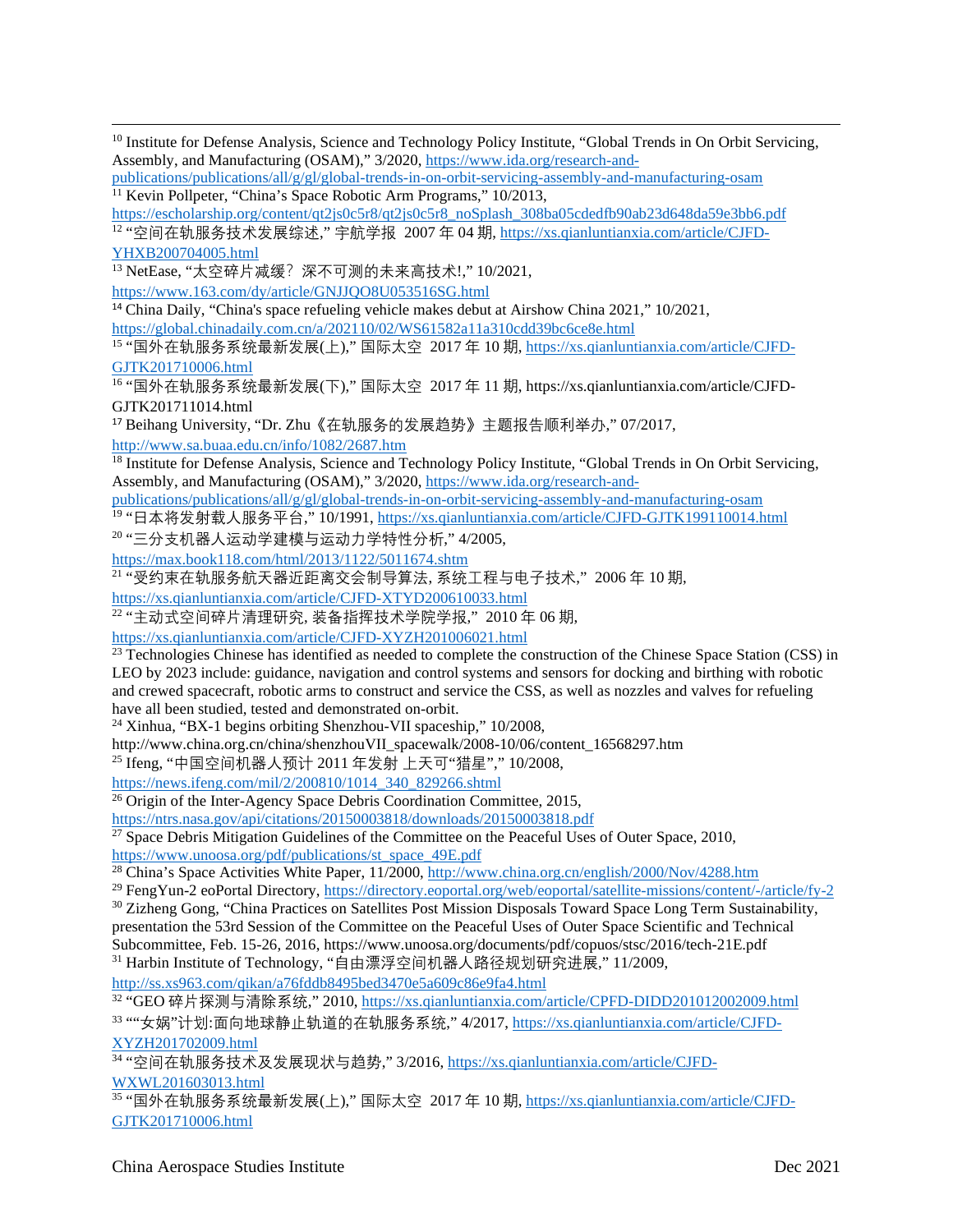<sup>36</sup> "国外在轨服务系统最新发展(下)," 国际太空 2017 年 11 期, https://xs.qianluntianxia.com/article/CJFD-GJTK201711014.html

<span id="page-7-0"></span><sup>37</sup> ""凤凰"计划关键技术及其启示," 10,2013,<https://xs.qianluntianxia.com/article/CJFD-HTGC201305032.html> <sup>38</sup> "空间碎片及探测防护与减缓清除技术发展," 9/2016, https://xs.qianluntianxia.com/article/CJFD-

#### <span id="page-7-1"></span>WXWL201609015.html

<sup>39</sup> "基于开源情报的空间碎片研究," 第二十届中国系统仿真技术及其应用学术年会, 8/2019, <https://xs.qianluntianxia.com/article/CPFD-XTFZ201908001067.html>

<span id="page-7-2"></span><sup>40</sup> Brian Weeden, "Dancing in the dark: The orbital rendezvous of SJ-12 and SJ-06F," 08/2010, <https://www.thespacereview.com/article/1689/1>

<span id="page-7-3"></span><sup>41</sup> Brian Weeden, "Dancing in the dark: The orbital rendezvous of SJ-12 and SJ-06F," 08/2010, <https://www.thespacereview.com/article/1689/1>

<span id="page-7-4"></span><sup>42</sup> Ifeng, "中国空间机器人预计 2011 年发射 上天可"猎星"," 10/2008,

[https://news.ifeng.com/mil/2/200810/1014\\_340\\_829266.shtml](https://news.ifeng.com/mil/2/200810/1014_340_829266.shtml)

<span id="page-7-5"></span><sup>43</sup> Secure World Foundation, "Global Counterspace Capabilities: An Open Source Assessment," 04/2021, [https://swfound.org/media/207162/swf\\_global\\_counterspace\\_capabilities\\_2021.pdf](https://swfound.org/media/207162/swf_global_counterspace_capabilities_2021.pdf)

<span id="page-7-6"></span><sup>44</sup> Xinhua, "我国"一箭三星"成功发射 3 颗技术科学试验卫星," 7/2013[, http://www.gov.cn/jrzg/2013-](http://www.gov.cn/jrzg/2013-07/20/content_2451628.htm) [07/20/content\\_2451628.htm](http://www.gov.cn/jrzg/2013-07/20/content_2451628.htm)

<span id="page-7-7"></span><sup>45</sup> Secure World Foundation, "Global Counterspace Capabilities: An Open Source Assessment," 04/2021, [https://swfound.org/media/207162/swf\\_global\\_counterspace\\_capabilities\\_2021.pdf](https://swfound.org/media/207162/swf_global_counterspace_capabilities_2021.pdf)

<span id="page-7-8"></span><sup>46</sup> Beihang University, "Dr. Zhu《在轨服务的发展趋势》主题报告顺利举办," 07/2017, <http://www.sa.buaa.edu.cn/info/1082/2687.htm>

<span id="page-7-9"></span><sup>47</sup> PRC Ministry of Science and Technology, "国务院关于印发"十三五"国家科技创新规划的通知," 7/2016, [http://www.most.gov.cn/xxgk/xinxifenlei/fdzdgknr/gjkjgh/201608/t20160810\\_127174.html](http://www.most.gov.cn/xxgk/xinxifenlei/fdzdgknr/gjkjgh/201608/t20160810_127174.html)

<span id="page-7-10"></span><sup>48</sup> PRC State Council, "Full text of white paper on China's space activities in 2016," 12/2016, [http://english.www.gov.cn/archive/white\\_paper/2016/12/28/content\\_281475527159496.htm](http://english.www.gov.cn/archive/white_paper/2016/12/28/content_281475527159496.htm)

<span id="page-7-11"></span><sup>49</sup> Sohu, "官方再曝中国卫星抓捕技术将对美国形成空间技术优," 6/2013,<https://m.sohu.com/n/496856560/>

<sup>50</sup> Xinhua, "China's first solar sail verifies key technologies in orbit," 12/2019,

<span id="page-7-12"></span>[http://www.xinhuanet.com/english/2019-12/30/c\\_138667092.htm](http://www.xinhuanet.com/english/2019-12/30/c_138667092.htm)

51 每经网, "中国首次发射携带离轨帆卫星, 验证不产生太空垃圾技术," 9/2019,

<http://www.nbd.com.cn/articles/2019-09-13/1371452.html>

<span id="page-7-13"></span> $52$  NetEase Blog, "实践二十一号验证空间碎片清除技术!据说能捕捉卫星, 是真的吗?," 10/2021,

<https://3g.163.com/dy/article/GN3NH5G50531UMRA.html>

<sup>53</sup> Xinhua, "China Focus: China tests 3D printing in space for first time," 5/2020,

<span id="page-7-14"></span>[http://www.xinhuanet.com/english/2020-05/09/c\\_139043414.htm](http://www.xinhuanet.com/english/2020-05/09/c_139043414.htm)

<sup>54</sup> Andrew Jones, "China launches commercial asteroid hunter and 3 other satellites into space," 6/2021,

<span id="page-7-15"></span><https://www.space.com/china-launches-commercial-asteroid-hunting-satellite>

<sup>55</sup> 数字通信世界, "我国成功发射实践十七号卫星," 2016 年 11 期, [https://xs.qianluntianxia.com/article/CJFD-](https://xs.qianluntianxia.com/article/CJFD-SZTJ201611008.html)[SZTJ201611008.html](https://xs.qianluntianxia.com/article/CJFD-SZTJ201611008.html)

<sup>56</sup> 环球时报, "一颗 5 年前发射的中国卫星在太空机动 美国人为何担忧," 1/2021,

<https://mil.news.sina.com.cn/china/2021-01-28/doc-ikftssap1424018.shtml>

<sup>57</sup> Secure World Foundation, "Global Counterspace Capabilities: An Open Source Assessment," 04/2021, [https://swfound.org/media/207162/swf\\_global\\_counterspace\\_capabilities\\_2021.pdf](https://swfound.org/media/207162/swf_global_counterspace_capabilities_2021.pdf)

<sup>58</sup> Gunter's Space Page, "ChinaSat-5A," [https://space.skyrocket.de/doc\\_sdat/zhongwei-1.htm](https://space.skyrocket.de/doc_sdat/zhongwei-1.htm)

<sup>59</sup> Choi, et al, "Analysis of GEO spacecraft anomalies: Space weather relationships," 6/2011, <https://agupubs.onlinelibrary.wiley.com/doi/10.1029/2010SW000597>

 $^{60}$  柳长安, 袁景阳, 周宏, 李国栋, "多臂自由飞行空间机器人运动学特性研究," 11/2004,

<https://xueshu.baidu.com/usercenter/paper/show?paperid=6d7ac9b6c318459cc06e6fa2d853500d>

<sup>61</sup> Harbin Institute of Technology, "双臂空间机器人捕获自旋目标的协调运动规划研究," 11/2013, <https://xs.qianluntianxia.com/article/CDFD-1014085078.html>

 $\overline{62}$  Harbin Institute of Technology, "GEO 非合作目标接近的编队机器人导航制导方法研究," 9/2015, <https://xs.qianluntianxia.com/article/CDFD-1016739171.html>

<sup>63</sup> South China University of Technology, "在轨服务双臂空间机器人的参数辨识," 2/2010, <https://xs.qianluntianxia.com/article/CJFD-HNLG201002016.html>